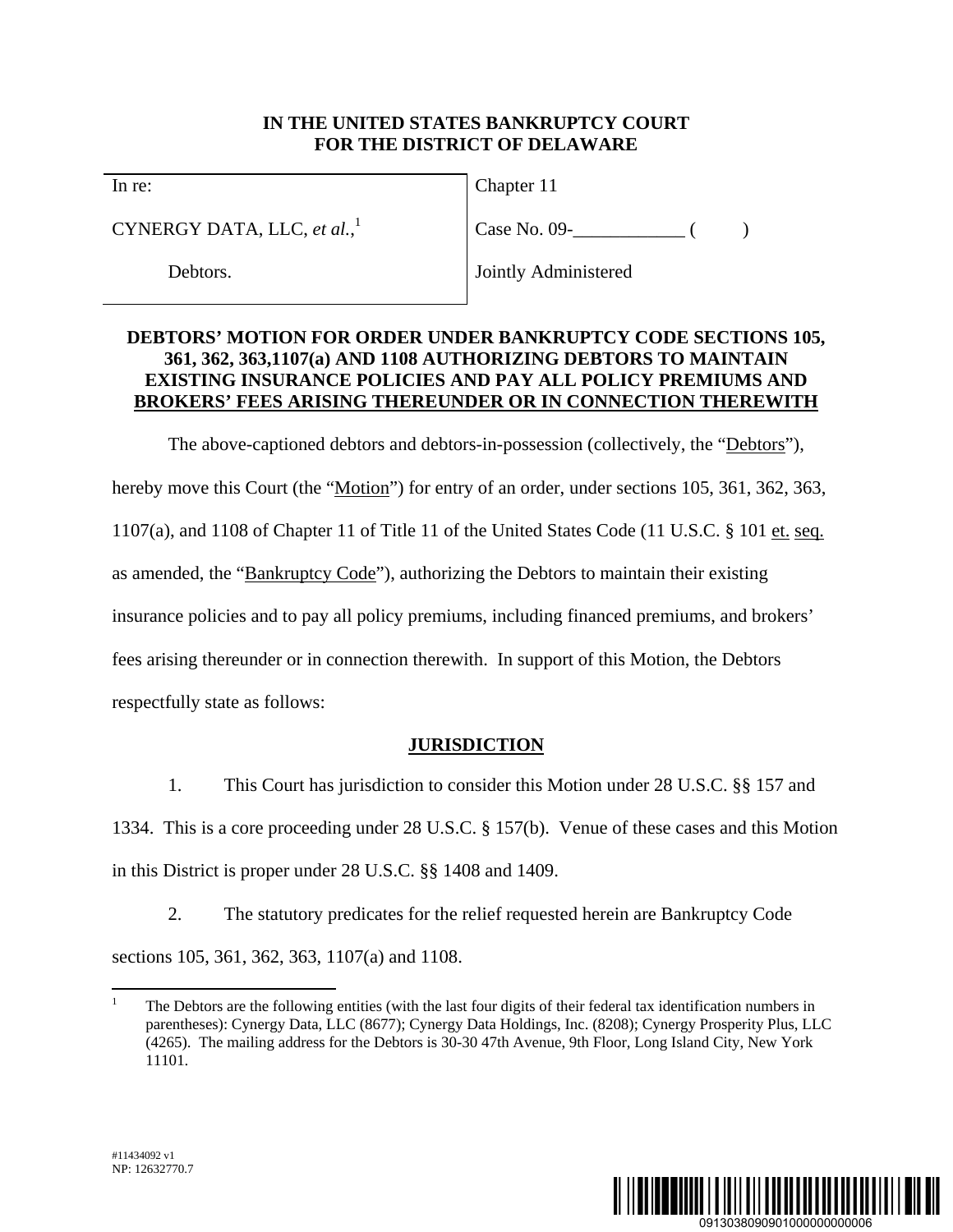#### **BACKGROUND**

3. On the date hereof (the "Petition Date"), the Debtors filed their respective voluntary petitions for relief under chapter 11 of the Bankruptcy Code.

4. The Debtors continue to manage and operate their businesses as debtors in possession under Bankruptcy Code sections 1107 and 1108.

5. No trustee, examiner or creditors' committee has been appointed in these cases.

6. The factual background regarding the Debtors, including their business operations, their capital and debt structure, and the events leading to the filing of these bankruptcy cases, is set forth in detail in the declaration of Charles M. Moore, filed concurrently herewith and fully incorporated herein by reference (the "Moore Declaration").<sup>2</sup> Additional facts in support of the specific relief sought in this Motion are set forth below.

#### **RELIEF REQUESTED**

7. By this Motion, the Debtors seek entry of an order, under Bankruptcy Code sections 105, 361, 362, 363, 1107(a) and 1108 authorizing the Debtors to maintain, and to pay all premiums and brokers' fees arising under, or in connection with, the Debtors' various insurance policies (collectively, the "Insurance Policies") set forth on Exhibit A hereto, which Insurance Policies the Debtors have obtained through several third-party insurance carriers (collectively, the "Insurance Carriers").

#### **BASIS FOR RELIEF**

8. In connection with the operation of their business and management of their properties, the Debtors maintain various Insurance Policies. The Insurance Policies include, inter alia, coverage for workers' compensation claims, automobile claims, fiduciary liability

 $\frac{1}{2}$  Capitalized terms not otherwise defined herein shall have the meanings ascribed to them in the Moore Declaration.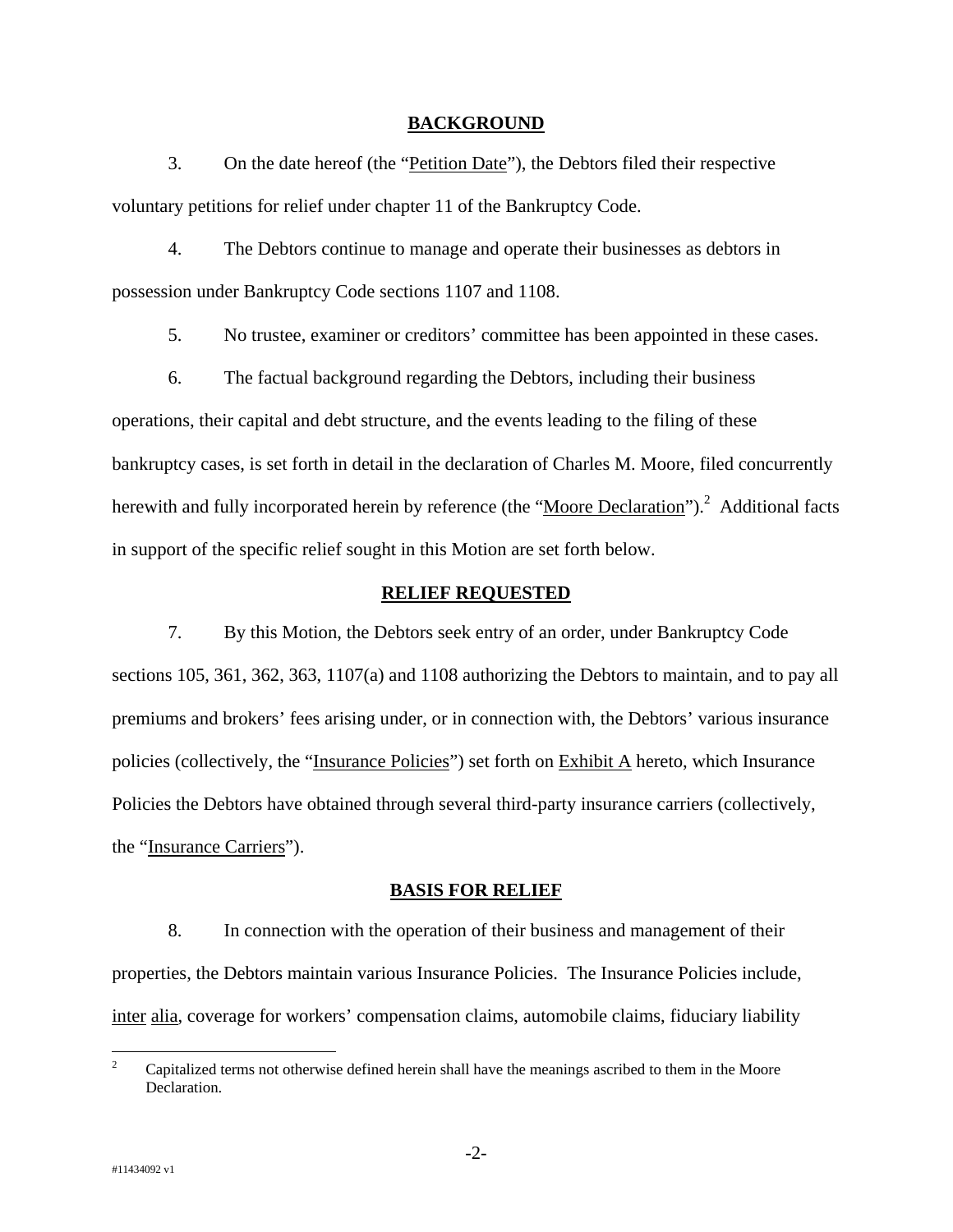claims, claims for losses due to crime, directors' and officers' liability, certain general and excess liability claims and various property-related liabilities. The third-party claims that are covered by the Insurance Policies are neither unusual in amount, nor in number, in relation to the extent of the business operations conducted by the Debtors.

9. Maintenance of insurance coverage under the various Insurance Policies is essential to the continued operation of the Debtors' businesses and is required under the United States Trustee's Operating Guidelines for Chapter 11 Cases (the "Operating Guidelines"), and the laws of the various states in which the Debtors operate. Thus, the Debtors submit that they should be authorized to continue to pay Insurance Policy premiums as such premiums come due in the ordinary course of the Debtors' business.

10. The Debtors have been represented in their negotiations with their various insurance underwriters by Frank Crystal & Company (" $\frac{Crystal}{T}$ "). The employment of Crystal as the Debtors' insurance broker has allowed the Debtors to obtain the insurance coverage necessary to operate their business in a reasonable and prudent manner and to realize considerable savings in the procurement of such policies. The Debtors believe that it is in the best interests of their creditors and estates to continue their business relationship with Crystal. Accordingly, the Debtors seek the Court's authorization to continue their prepetition practice of paying brokerage fees to Crystal in connection with their representation of the Debtors in various ongoing negotiations with the Debtors' insurers.

11. Prior to the Petition Date, in the ordinary course of business, the Debtors also financed certain of their premium payment obligations under certain Insurance Policies through AICCO, Inc. ("AICCO"). Pursuant to their agreement for policy premium financing with AICCO, the Debtors presently are obligated to make monthly payments to AICCO of

-3-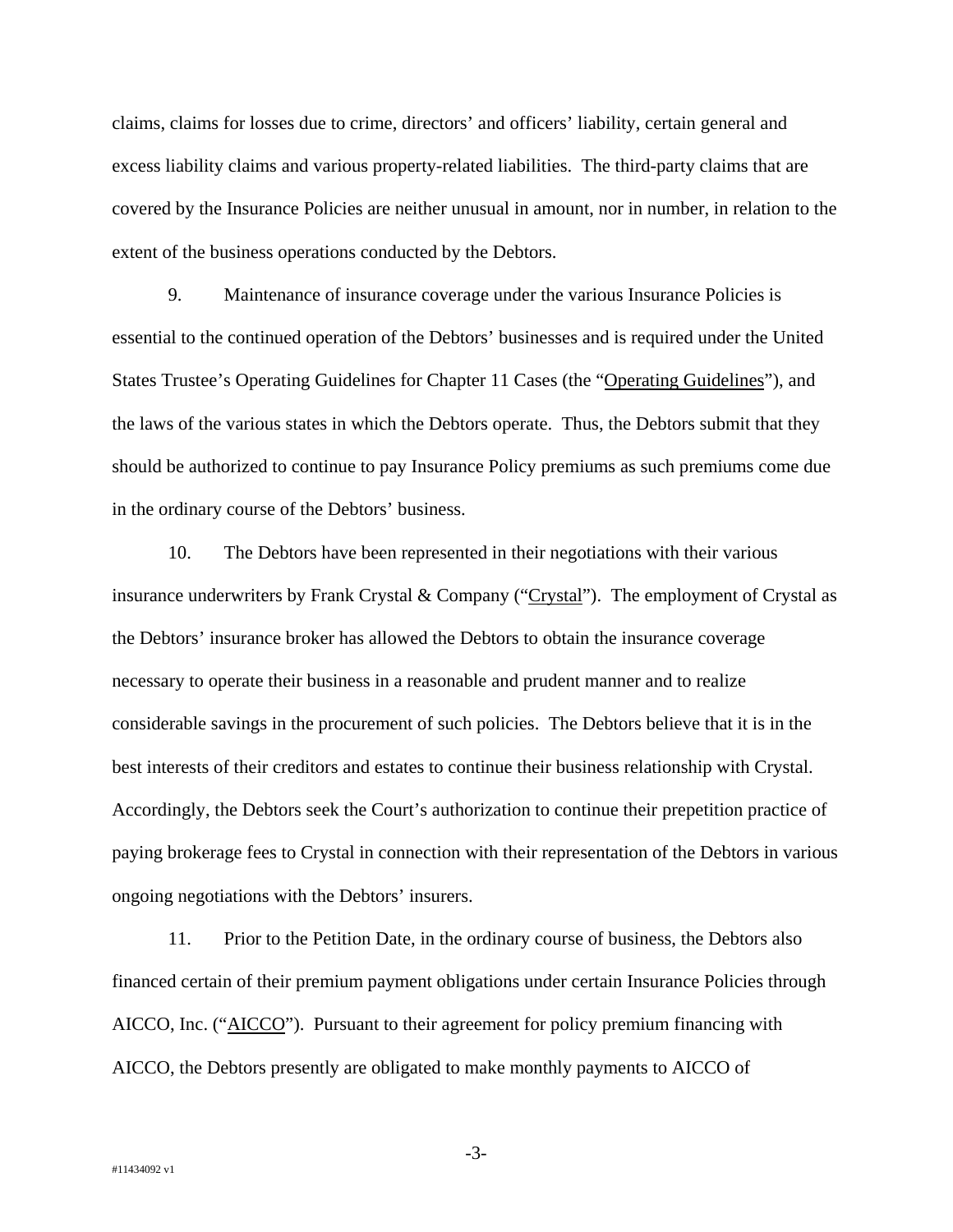approximately \$20,300 (the "Premium Financing Repayment"). Accordingly, the Debtors hereby request authority to make all Premium Financing Repayments as they come due.

12. As of the Petition Date, the Debtors believe that they are current on all prepetition payments owed under their Insurance Policies. They file this Motion in an abundance of caution to obtain authority to satisfy any prepetition payments related to the Insurance Policies that are determined to be unpaid.

#### **APPLICABLE AUTHORITY**

13. Courts have routinely granted to large business debtors the same or substantially similar relief to that requested in this Motion. See, e.g., In re Tweeter Home Entm't. Group, Inc., et al., Case No. 07-10787 (PJW) (Bankr. D. Del. June 13, 2007); In re Musicland Holding Corp., et al., Case No. 06-10064 (SMB) (Bankr. S.D.N.Y. Feb. 1, 2006); In re Collins & Aikman Corp., Case No. 05-55927 (SWR) (Bankr. E.D. Mich. May 17, 2005).

14. The Debtors believe that the ordinary course maintenance of their insurance financing programs and the renewal of or entry into new financing arrangements as may be required as the annual terms of existing arrangements expire, without further order of the Court, is necessary and essential to the Debtors' operation of their business during their reorganization.

15. The Debtors, operating their business as debtors in possession under Bankruptcy Code sections  $1107(a)$  and  $1108$ , are fiduciaries "holding the bankruptcy estate[s] and operating the business[es] for the benefit of [their] creditors and (if the value justifies) equity owners." In re CoServ, L.L.C., 273 B.R. 487, 497 (Bankr. N.D. Tex. 2002). Implicit in the duties of a chapter 11 debtor in possession is the duty "to protect and preserve the estate, including an operating business's going-concern value." Id.

16. Courts have noted that there are instances in which a debtor in possession can fulfill its fiduciary duty "only . . . by the preplan satisfaction of a prepetition claim." Id. The

-4-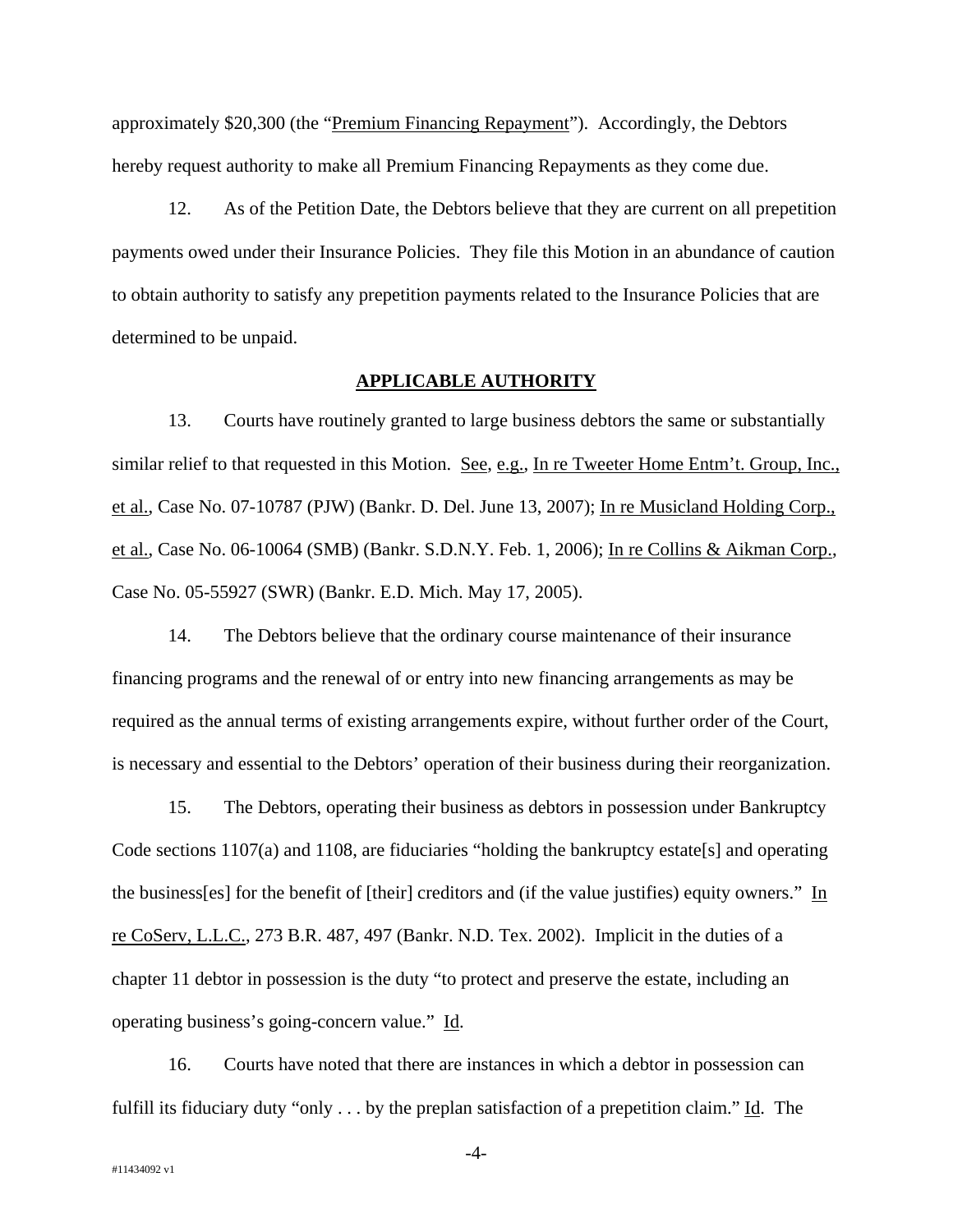CoServ court specifically noted that preplan satisfaction of prepetition claims would be a valid exercise of a debtor's fiduciary duty when the payment "is the only means to effect a substantial enhancement of the estate," and also when the payment was to "sole suppliers of a given product." Id. at 498. The court provided a three-pronged test for determining whether a preplan payment on account of a prepetition claim was a valid exercise of a debtor's fiduciary duty:

First, it must be critical that the debtor deal with the claimant. Second, unless it deals with the claimant, the debtor risks the probability of harm, or, alternatively, loss of economic advantage to the estate or the debtor's going concern value, which is disproportionate to the amount of the claimant's prepetition claim. Third, there is no practical or legal alternative by which the debtor can deal with the claimant other than by payment of the claim.

Id. at 498.

17. Payment of the insurance premiums and brokers' fees meets each element of the CoServ court's standard. As described above, in the event that the Debtors were unable to pay the Brokers' Fees, it is likely that the Debtors would lose the services of a knowledgeable broker and be forced to find another entity willing to serve as its broker. Moreover, the Debtors' current broker, Crystal, has a unique knowledge of the Debtors' business and insurance needs that would be difficult if not impossible to replace in the event that Crystal no longer agreed to serve as the Debtors' insurance broker.

18. As fiduciaries for the bankruptcy estate, the Debtors would be violating their duties if they permitted any of the Insurance Policies to lapse. Accordingly, the Debtors seek authority, but not direction, to pay all premiums that may become due with respect to the Insurance Policies if such payment is necessary in the Debtors' judgment in order to avoid cancellation or interruption of insurance coverage.

19. The Debtors' proposed payment of prepetition fees and obligations should also be authorized under Bankruptcy Code section 105 and under the "doctrine of necessity."

-5-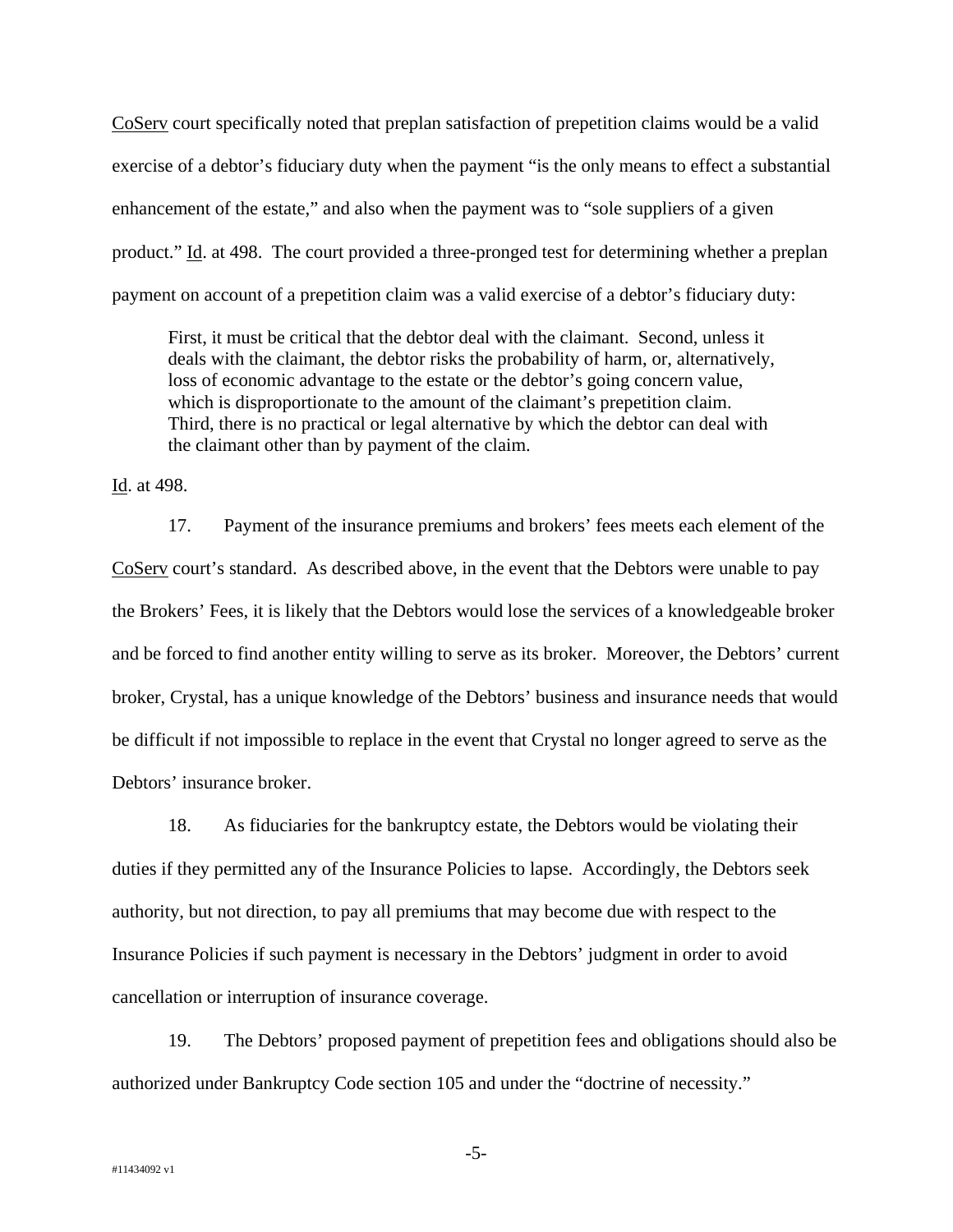20. The doctrine of necessity is a well-settled doctrine that permits a bankruptcy court to authorize payment of certain prepetition claims prior to the completion of the reorganization process where the payment of such claims is necessary to the reorganization. See In re Just for Feet, Inc., 242 B.R. 821, 826 (D. Del. 1999) (stating that where the debtor "cannot survive" absent payment of certain prepetition claims, the doctrine of necessity should be invoked to permit payment);<sup>3</sup> see also In re NVR L.P., 147 B.R. 126, 127 (Bankr. E.D. Va. 1992) ("[T]he court can permit pre-plan payment of a pre-petition obligation when essential to the continued operation of the debtor."); In re Eagle-Picher Indus., Inc., 124 B.R. 1021, 1023 (Bankr. S.D. Ohio 1991) ("[T]o justify payment of a pre-petition unsecured creditor, a debtor must show that the payment is necessary to avert a serious threat to the Chapter 11 process.").

21. The doctrine of necessity is a widely accepted component of modern bankruptcy jurisprudence. See Just For Feet, 242 B.R. at 826 (approving payment of key inventory suppliers' prepetition claims when such suppliers could destroy debtor's business by refusing to deliver new inventory on eve of debtor's key sales season); In re Ionosphere Clubs, Inc., 98 B.R. 174, 175 (Bankr. S.D.N.Y. 1989); In re Payless Cashways, Inc., 268 B.R. 543, 546-47 (Bankr. W.D. Mo. 2001) (authorizing payment of critical prepetition suppliers' claims when such suppliers agree to provide postpetition trade credit); see also In re Columbia Gas Sys., Inc., 171 B.R. 189, 191-92 (Bankr. D. Del. 1994).

 $\frac{1}{3}$  The Court's power to use the doctrine of necessity in chapter 11 cases derives from the Court's inherent equity powers and its statutory authority to "issue any order, process, or judgment that is necessary or appropriate to carry out the provisions of this title." 11 U.S.C. § 105(a). The United States Supreme Court first articulated the doctrine of necessity over a century ago, in Miltenberger v. Logansport, C. & S.W. R. Co., 106 U.S. 286 (1882), in affirming the authorization by the lower court of the use of receivership funds to pay prereceivership debts owed to employees, vendors and suppliers, among others, when such payments were necessary to preserve the receivership property and the integrity of the business in receivership. See Id. at 309-14. The modern application of the doctrine of necessity is largely unchanged from the Court's reasoning in Miltenberger. See In re Lehigh & New Eng. Ry., 657 F.2d 570, 581-82 (3d Cir. 1981) ("In order to justify payment under the 'necessity of payment' rule, a real and immediate threat must exist that failure to pay will place the [debtor's] continued operation . . . in serious jeopardy.").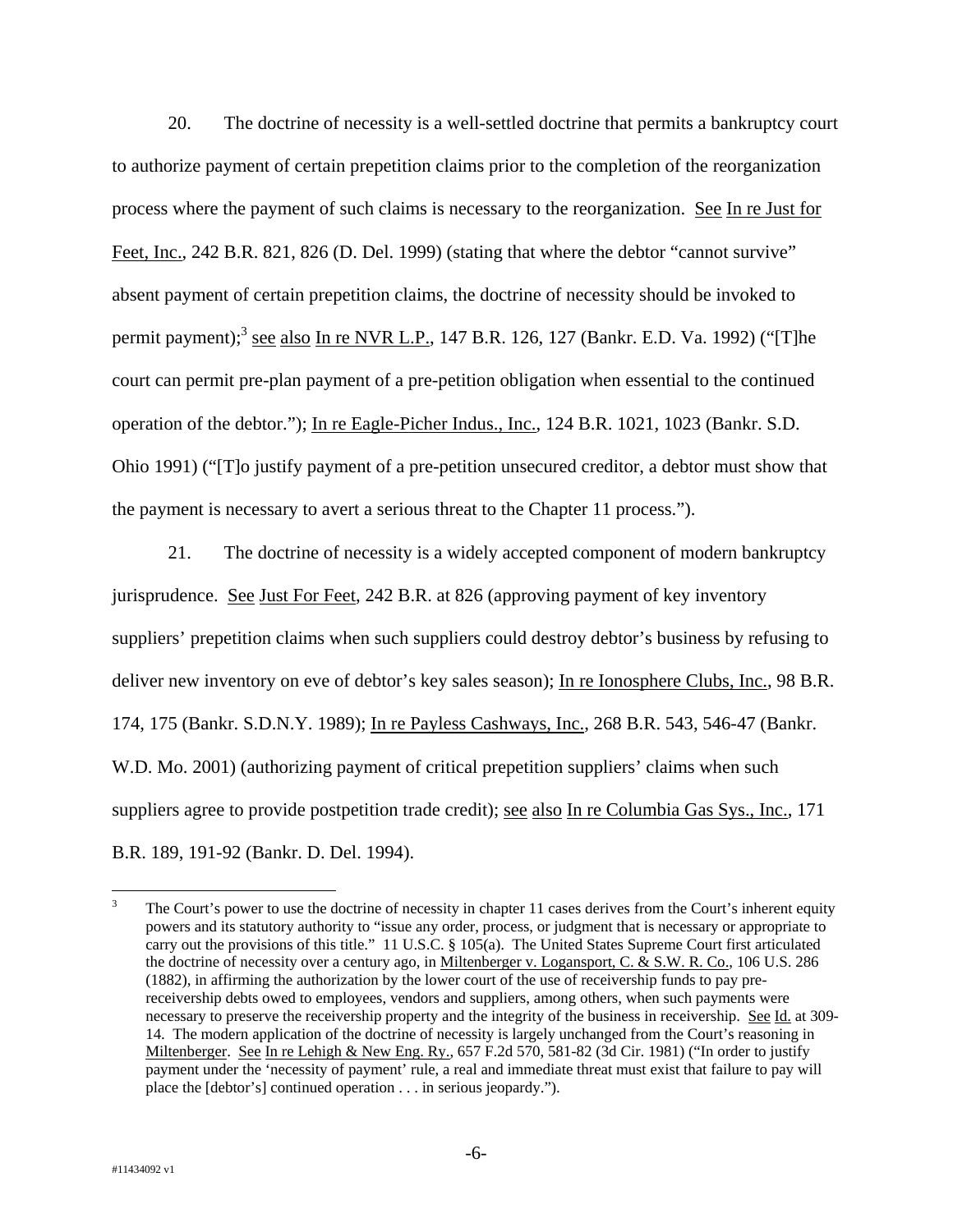22. As set forth above, the Debtors believe that payment of policy premiums, including the Premium Financing Repayment, and brokers' fees is necessary to maintain good relationships with the Debtors' insurers, thereby ensuring the continued availability of insurance coverage and reasonable pricing of such coverage.

23. The Debtors' payment of the Insurance Carriers' claims, Premium Financing Repayment obligations and Crystal's claims, including any prepetition claims, if any, is similarly appropriate under the "doctrine of necessity" and Bankruptcy Code section 105(a).

24. As described above, in the event that the Debtors were unable to pay the Brokers' Fees, it is likely that the Debtors would lose the services of a knowledgeable broker and be forced to find another entity willing to serve as its broker. Moreover, the Debtors' current broker, Crystal, has a unique knowledge of the Debtors' business and insurance needs that would be difficult if not impossible to replace in the event that Crystal no longer agreed to serve as the Debtors' insurance broker. Similarly, the Debtors must make the Premium Financing Repayments to AICCO or risk default under their agreement with AICCO.

25. As fiduciaries for the bankruptcy estate, the Debtors would be violating their duties if they permitted any of the Insurance Policies to lapse. Accordingly, the Debtors seek authority, but not direction, to pay all premiums that may become due with respect to the Insurance Policies if such payment is necessary in the Debtors' judgment in order to avoid cancellation or interruption of insurance coverage.

26. As set forth above, the Debtors believe that payment of policy premiums and brokers' fees is necessary to maintain good relationships with the Debtors' insurers, thereby ensuring the continued availability of insurance coverage and reasonable pricing of such coverage.

-7-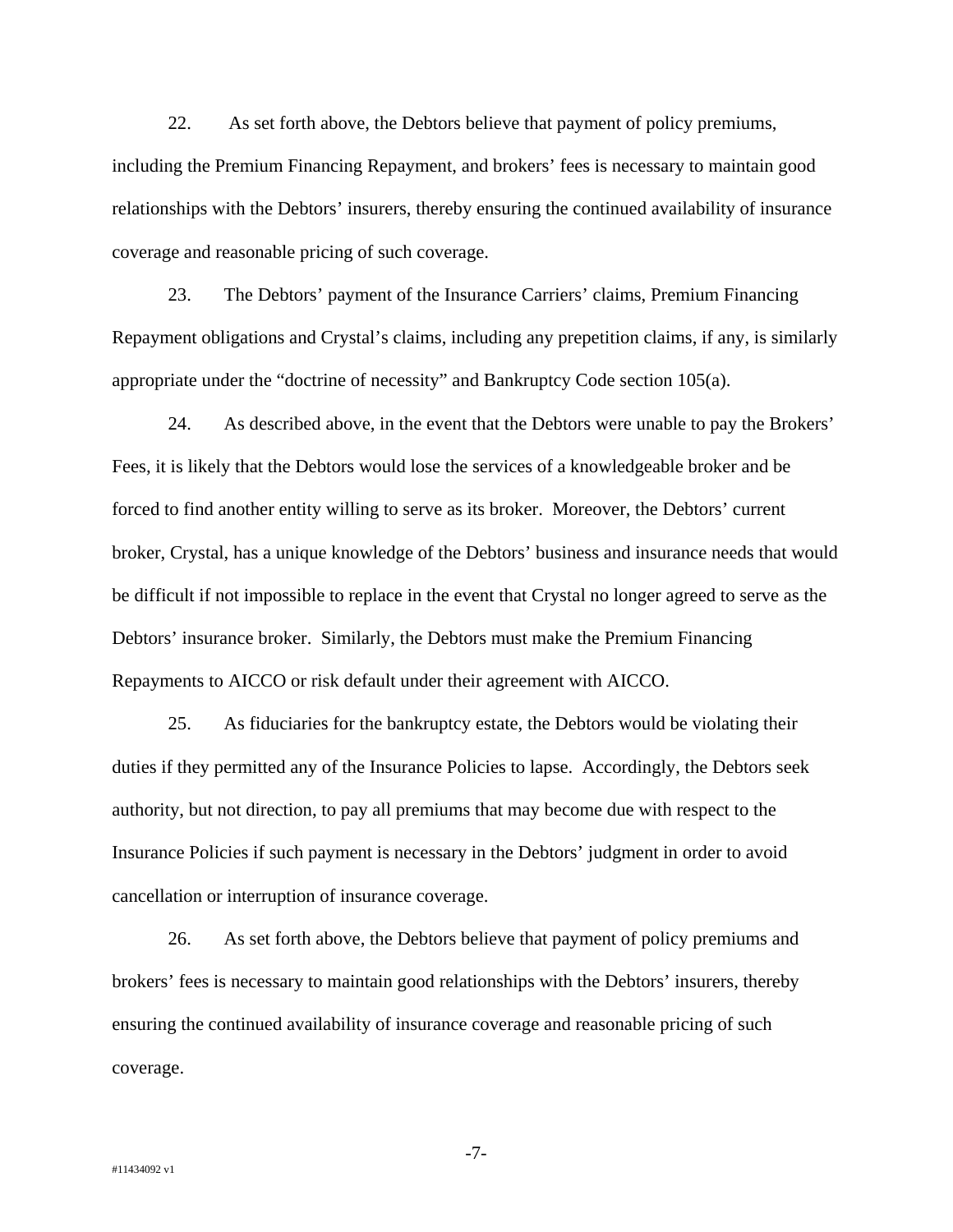27. Accordingly, the Debtors seek authorization to continue their insurance financing programs, including payment of all monthly obligations, whether prepetition or postpetition, and to renew or enter into new financing arrangements as may be required as the annual terms of existing arrangements expire, without further order of the Court, in the ordinary course of business.

28. To the extent that the Insurance Policies or related agreements may be deemed executory contracts within the meaning of Bankruptcy Code section 365, the Debtors do not at this time seek authority to assume such contracts.

29. Similarly, Bankruptcy Rule 6003 provides that the relief requested in this Motion may be granted if the "relief is necessary to avoid immediate and irreparable harm." Fed. R. Bankr. P. 6003. Although there has not yet been a published decision in the Third Circuit interpreting Bankruptcy Rule 6003, it has interpreted the language "immediate and irreparable harm" in the context of preliminary injunctions. In that context, the court instructed that irreparable harm is a continuing harm which cannot be adequately redressed by final relief on the merits and for which money damages cannot provide adequate compensation. See e.g., Norfolk S. Ry. Co. v. City of Pittsburgh, 235 Fed. Appx. 907, 910 (3d Cir. 2007) (citing references omitted). The Debtors submit that for the reasons already set forth herein, the relief requested in this Motion is necessary to avoid immediate and irreparable harm.

30. The Debtors also request that the Court waive the stay imposed by Bankruptcy Rule 6004(h), which provides that "[a]n order authorizing the use, sale, or lease of property other than cash collateral is stayed until the expiration of 10 days after entry of the order, unless the court orders otherwise." As described above, the relief that the Debtors seek in this Motion is immediately necessary in order for the Debtors to be able to continue to operate

-8-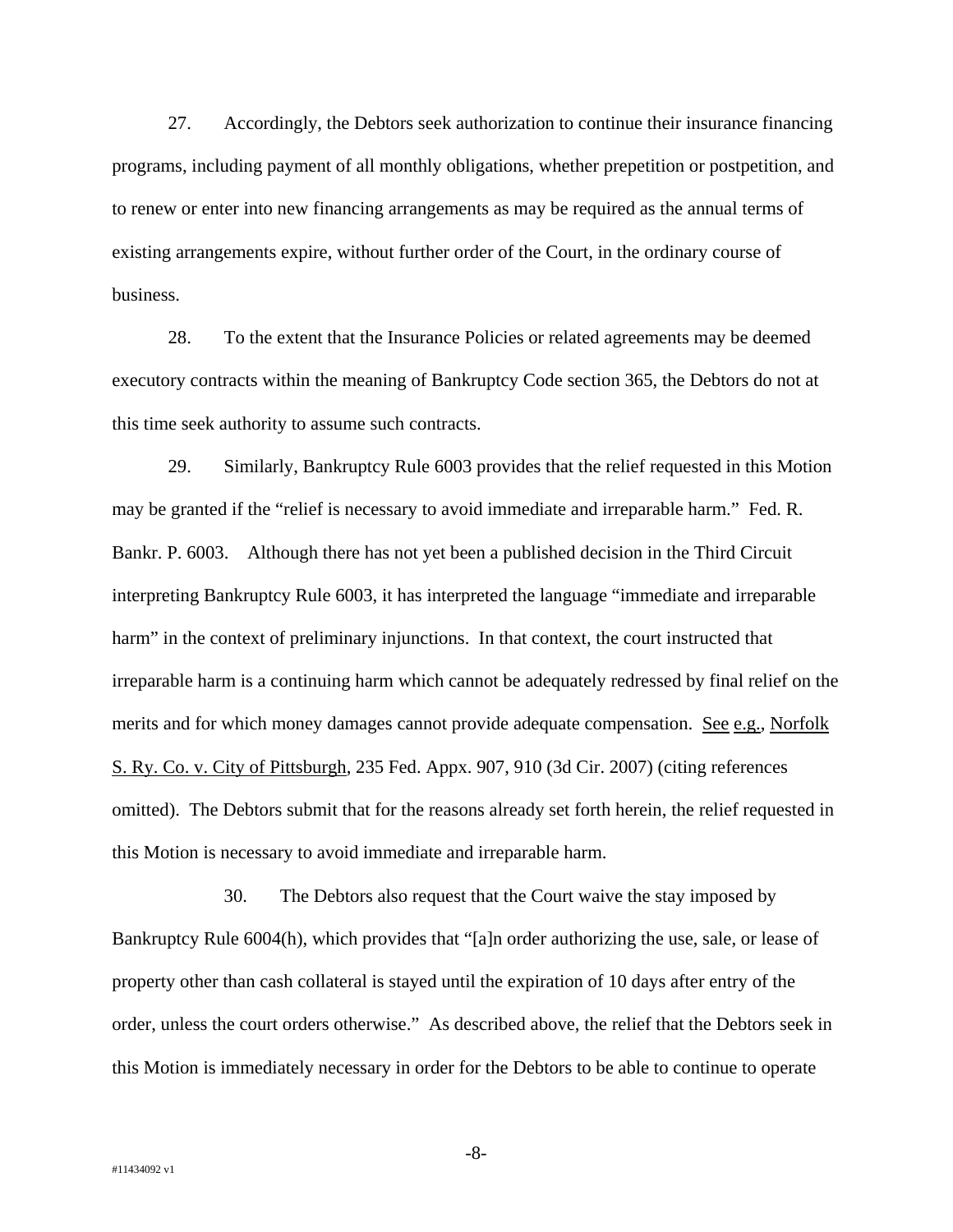their business and preserve value for their estates. The Debtors respectfully request that the Court waive the ten-day stay imposed by Bankruptcy Rule 6004(h), as the exigent nature of the relief sought herein justifies immediate relief.

#### **NOTICE**

31. The Debtors have provided notice of this Motion by facsimile, electronic transmission, overnight delivery, or hand delivery to: (a) the United States Trustee for the District of Delaware; (b) the Debtors' twenty-five (25) largest unsecured creditors on a consolidated basis; (c) counsel to Comerica Bank; (d) counsel to Wells Fargo Foothill LLC; (e) counsel to Dymas Funding Company LLC; (f) counsel to Ableco Finance LLC; (g) counsel to A3 Funding LP; (h) counsel to Garrison Credit Investments; (i) counsel to Harris, N.A; (j) all other parties required to receive notice pursuant to Bankruptcy Rule 2002; and (k)the Insurance Carriers. The Debtors submit that, under the circumstances, no other or further notice is necessary.

#### **NO PRIOR REQUEST**

32. No prior request for the relief requested herein has been made to this or any other Court.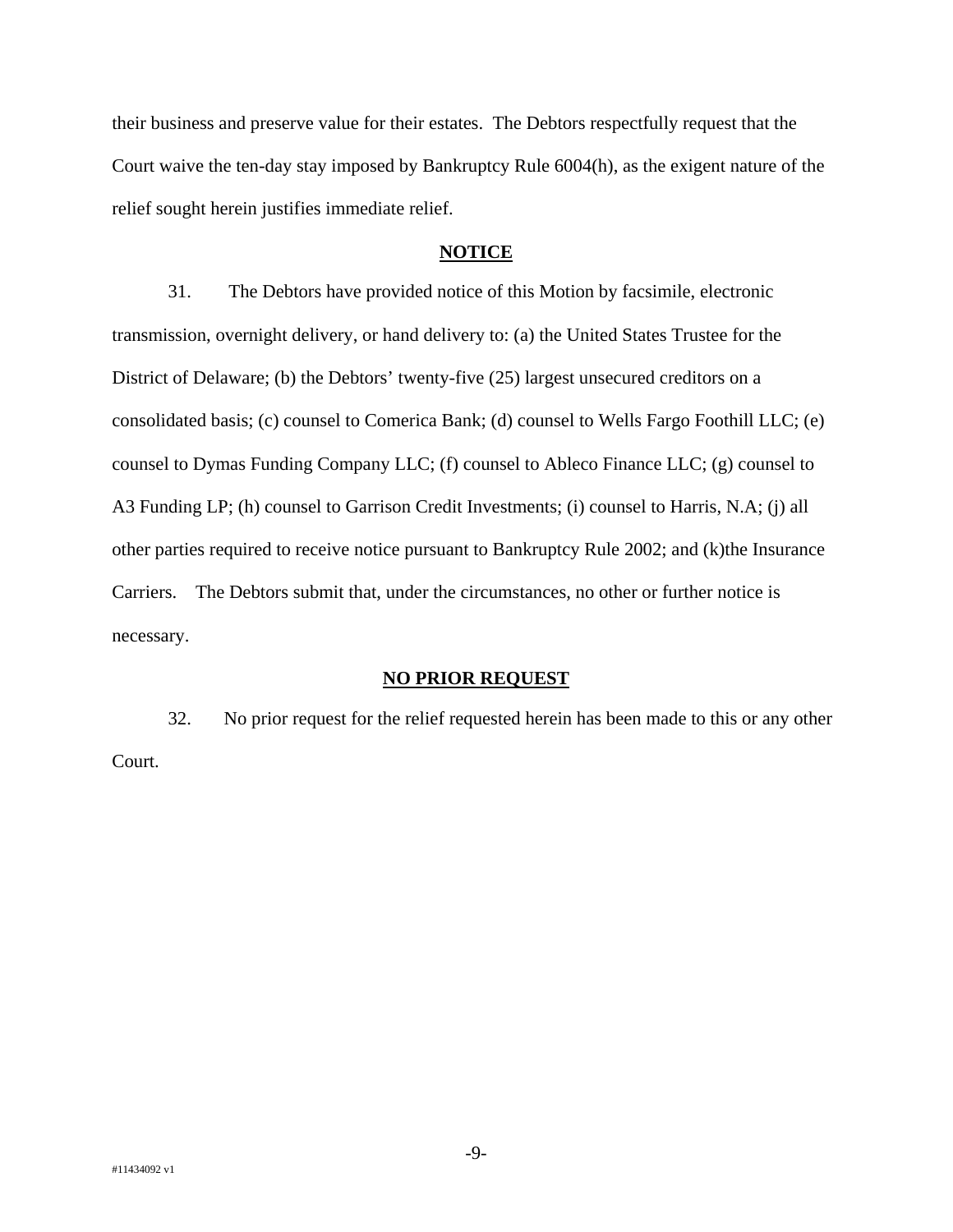#### **CONCLUSION**

WHEREFORE, the Debtors respectfully request that this Court enter an order,

substantially in the form annexed hereto, granting the relief requested in the Motion and such

other and further relief as may be just and proper.

Dated: September 1, 2009 Wilmington, Delaware Respectfully submitted,

PEPPER HAMILTON LLP

/s/ Evelyn J. Meltzer David B. Stratton (DE No. 960) Evelyn J. Meltzer (DE No. 4581) John H. Schanne, II (DE No. 5260) Hercules Plaza, Suite 5100 1313 Market Street P.O. Box 1709 Wilmington, DE 19899-1709 Telephone: (302) 777-6500 Facsimile: (302) 421-8390

-and-

NIXON PEABODY LLP Mark N. Berman Dennis J. Drebsky Lee Harrington (DE No. 4046) 437 Madison Avenue New York, New York 10022 Telephone: (212) 940-3000 Facsimile: (212) 940-3111

*Proposed Counsel for the Debtors and Debtors in Possession*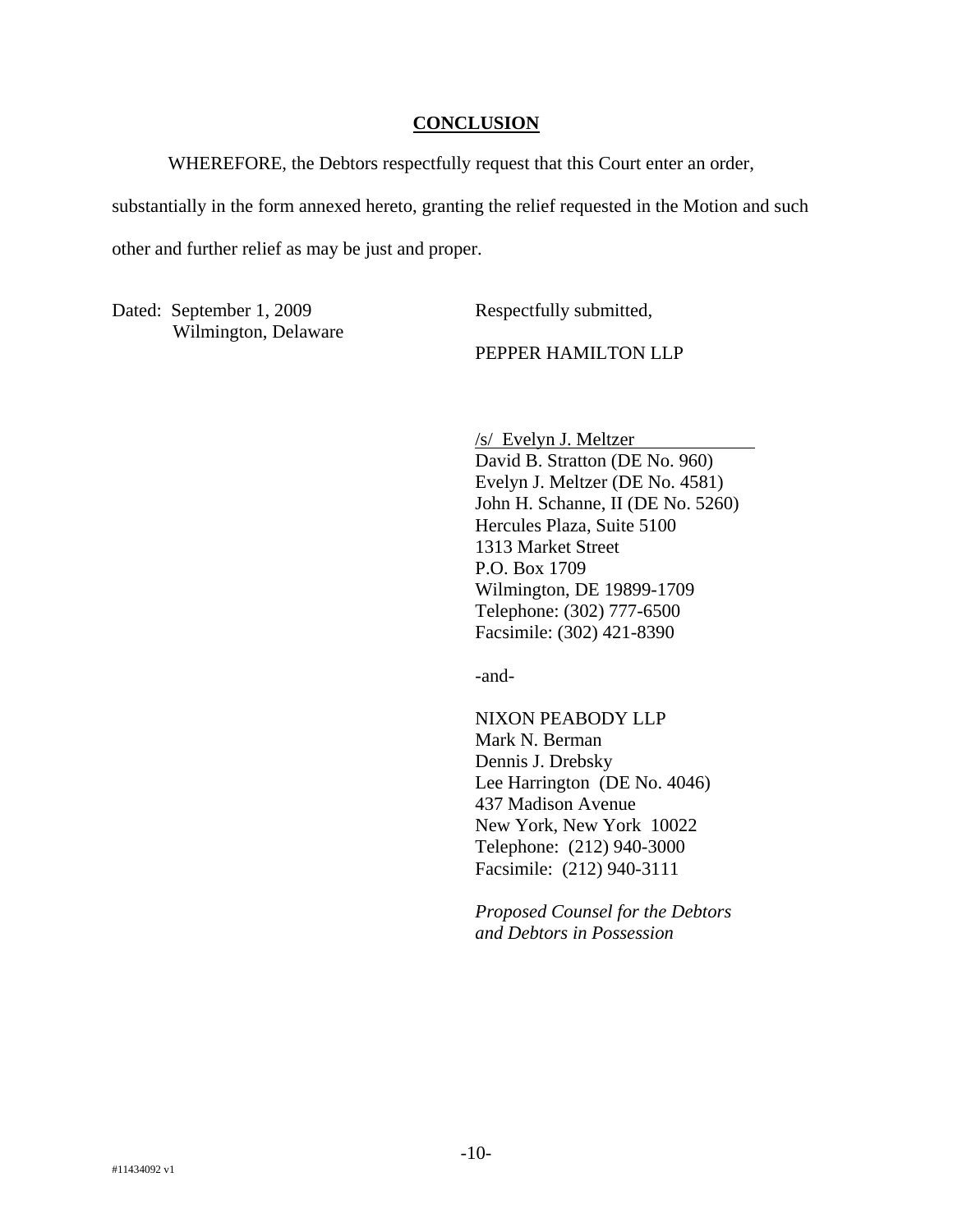# **EXHIBIT A**

## **Policy Schedule**

| <b>Policy Type</b>          | <b>Policy Number</b> | <b>Effective</b><br>Date | <b>Expiration</b><br>Date | <b>Carrier</b>              |
|-----------------------------|----------------------|--------------------------|---------------------------|-----------------------------|
| Excess Errors &<br>Omission | 287392169            | 6/1/2009                 | 6/1/2010                  | <b>Continental Casualty</b> |
| <b>Executive Protection</b> | ELU11158809          | 6/1/2009                 | 6/1/2010                  | XL Specialty Insurance Co.  |
| Technology E&O              | W15L9F09PNPT         | 6/1/2009                 | 6/1/2010                  | Beazley Insurance Co.       |
| <b>Commercial Liability</b> | FS06805613           | 5/1/2009                 | 5/1/2010                  | <b>Travelers</b>            |
| <b>Automobile Policy</b>    | FS06805727           | 5/1/2009                 | 5/1/2010                  | Travelers                   |
| <b>Workers Comp</b>         | 4543N534 UB          | 5/1/2009                 | 5/1/2010                  | <b>Travelers</b>            |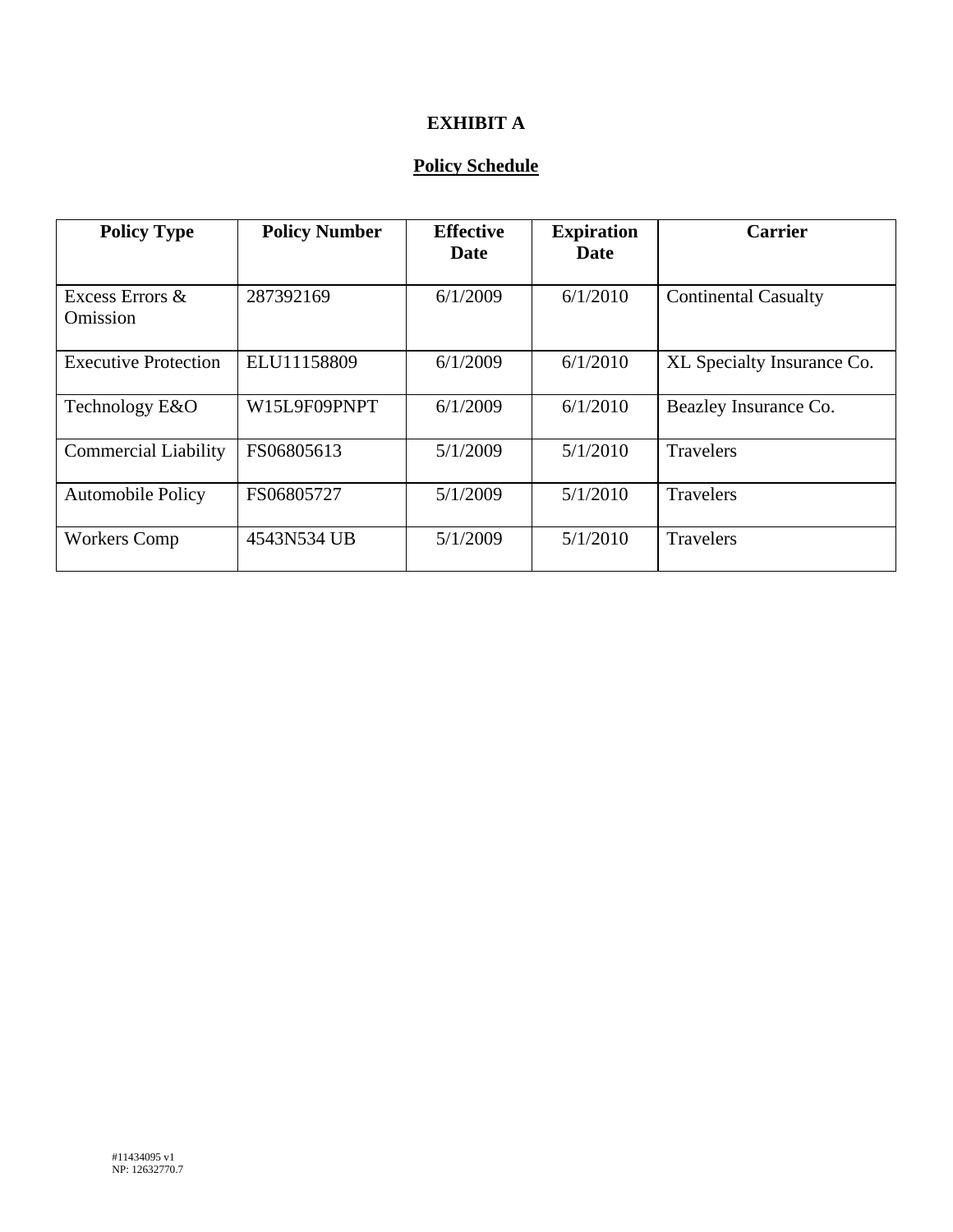### **IN THE UNITED STATES BANKRUPTCY COURT FOR THE DISTRICT OF DELAWARE**

In re:

CYNERGY DATA, LLC, *et al.*, 1

Debtors.

Chapter 11

 $Case No. 09 -$  ( )

Jointly Administered

### **ORDER UNDER BANKRUPTCY CODE SECTIONS 105, 361, 362, 363, 1107(a) AND 1108 AUTHORIZING DEBTORS TO MAINTAIN EXISTING INSURANCE POLICIES AND PAY ALL POLICY PREMIUMS AND BROKERS' FEES ARISING THEREUNDER OR IN CONNECTION THEREWITH**

Upon the motion (the "Motion")<sup>2</sup> of the Debtors for an order, under Bankruptcy Code sections 105, 361, 362, 363, 1107(a) and 1108 authorizing the Debtors to maintain their existing insurance policies and pay all policy premiums, financed premiums and brokers' fees arising thereunder or in connection therewith; and upon the Moore Declaration; and it appearing that the Court has jurisdiction over this matter pursuant to 28 U.S.C. 1334; and it appearing that this proceeding is a core proceeding pursuant to 28 U.S.C. § 157(b)(2); and it appearing that venue of these proceedings and the Motion in this District is proper pursuant to 28 U.S.C. §§ 1408 and 1409; and due and sufficient notice of the Motion having been given under the particular circumstances; and it appearing that no other or further notice need be provided; and it appearing that the relief requested by the Motion is in the best interests of the Debtors' estates, their creditors, and other parties in interest; and the Debtors having satisfied the standard for immediate relief under Fed R. Bankr. P 6003(b); and after due deliberation and sufficient cause appearing therefor, it is hereby

 $\overline{a}$ 1 The Debtors are the following entities (with the last four digits of their federal tax identification numbers in parentheses): Cynergy Data, LLC (8677); Cynergy Data Holdings, Inc. (8208); Cynergy Prosperity Plus, LLC (4265). The mailing address for the Debtors is 30-30 47th Avenue, 9th Floor, Long Island City, New York 11101.

<sup>2</sup> Capitalized terms not otherwise defined herein shall have the meanings ascribed to such terms in the Motion.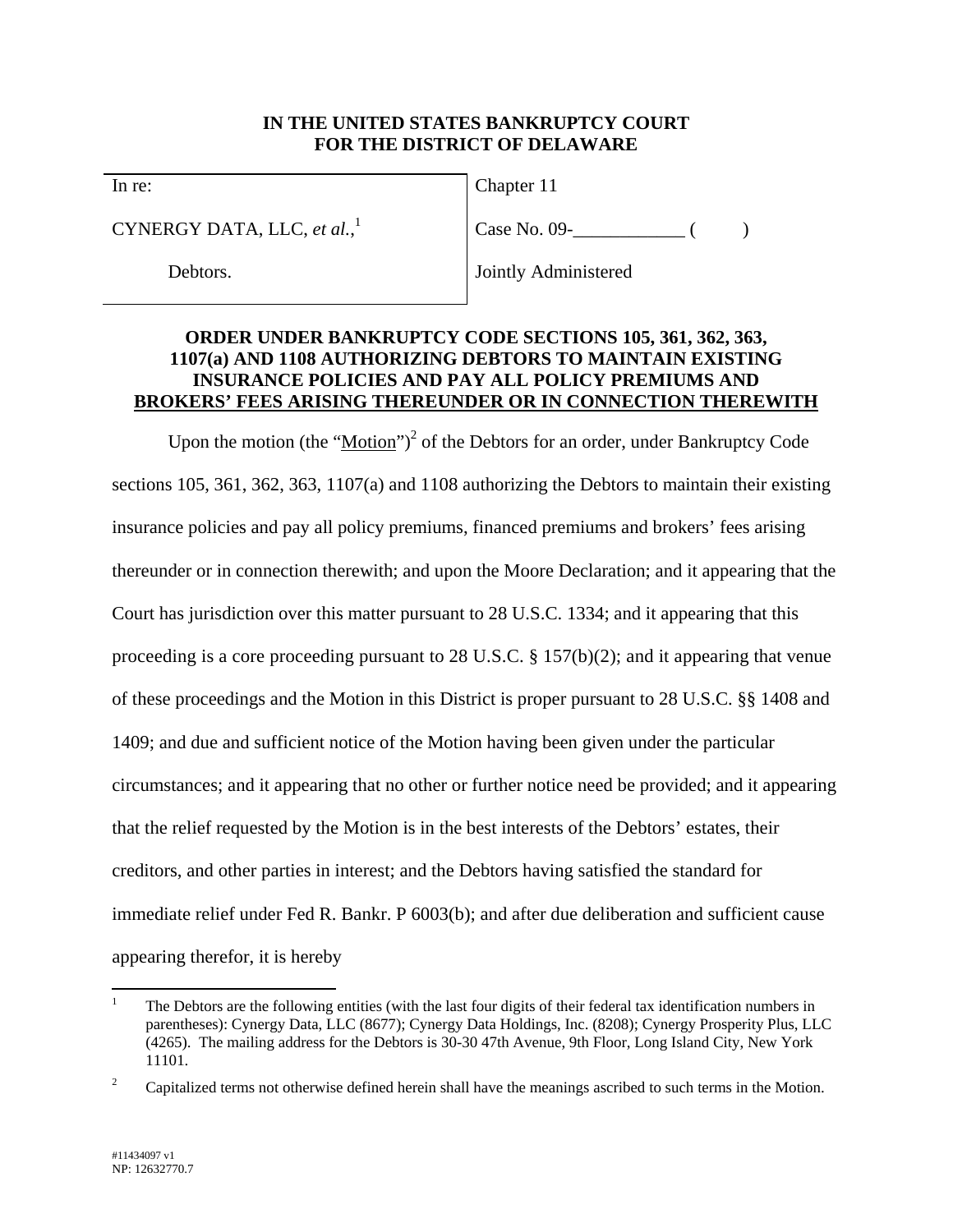#### **ORDERED, ADJUDGED, AND DECREED THAT:**

1. The Motion is GRANTED as set forth in this Order.

2. The Debtors are authorized, but not directed, to continue their Insurance Policies and to pay the premiums, including, without limitation, the Premium Financing Repayments (as defined in the Motion), broker's fees and related charges arising under or in connection with the Insurance Polices as such premiums and charges become due, provided such prepetition payments do not exceed \$26,770.73 in the aggregate, monthly.

3. Neither the provisions contained herein, nor any actions or payments made by the Debtor under this Order, shall be deemed an assumption of any executory contract arising out of an insurance program, agreement or contract, or otherwise shall constitute a waiver of the Debtors' rights under Bankruptcy Code section 365 or an admission by the Debtors that any such insurance program, agreement or contract constitutes an executory contract within the meaning of Bankruptcy Code section 365.

4. Neither the provisions contained herein, nor any actions or payments made by the Debtors under this Order, shall be deemed an admission as to the validity of the underlying obligation or a waiver of any rights the Debtors may have to subsequently dispute such obligation on any ground that applicable law permits.

5. The Debtors are authorized to take all actions necessary to effectuate the relief granted pursuant to this Order.

6. Notwithstanding the possible applicability of Bankruptcy Rules 6004(h), 7062 or 9014, the terms and conditions of this Order shall be immediately effective and enforceable upon its entry.

-2-